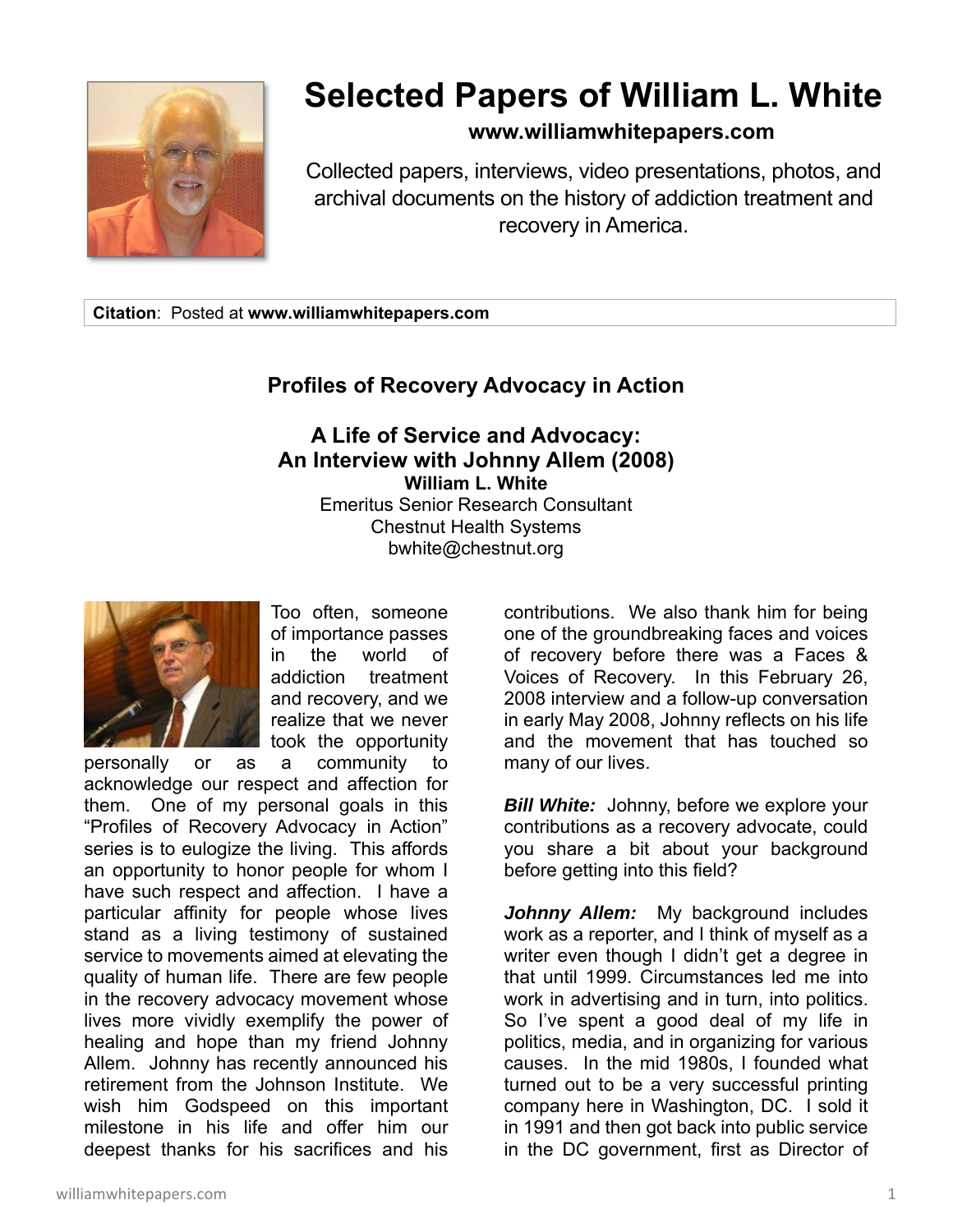Communications for the City and then as Deputy Commissioner for the Mental Health Department.

**Bill:** I've looked over your resume, and I can't think of anyone in the advocacy movement with a broader background than yours. You've worked as an electrician, a private detective, salesman, sound technician, newspaper reporter, speech writer, printer, political organizer, and government administrator. That's an amazing breadth of life experience. How did that broad background benefit your later work in recovery advocacy?

Johnny: I went through a lot of trades and did them pretty well. But in those early years, I never found what seemed my true calling. I went from one thing to another and had a lot of interesting experiences that later on I was able to draw from. There's nothing like doorto-door sales to polish your powers of persuasion. Today, I'm very grateful for all of those experiences and have tried to learn from them and use those lessons effectively. Looking back on it now, there is an order to all of it. I guess I also enjoyed reinventing myself over those years with the help of good mentors and friends. I just enjoy life. I've had a good run, and God has been good.

I have always been oriented to people and to people's grassroots circumstances and needs. I discovered that I had a good ear for people—whether as voters or my customers. One of my endeavors in life has been to increase people's power in our system and our society. That's a thread that runs through my work in politics, business, and advocacy. If there is a common thread to my life, it is letting people know that they are important and that their voice can make a difference.

*Bill:* What situations or circumstances led to your early work in recovery advocacy?

*Johnny:* That story begins with my own recovery. I was managing political campaigns, doing a lot of traveling, and drinking far too much. I was successful in

politics for a long time, but I began to forget what city I was in and I became less and less effective at what I was doing. My geographic cure was to stay home and stop traveling. I thought that would help me not drink along with the other usual tricks—only drinking beer, drinking milk before I drank, and all that good stuff. And then I had an occasion to go to a recovery meeting with a close family friend. When I went in there, I discovered I had a problem that was an illness, and I saw people living full lives who had recovered from that illness. That was a turning point for me.

I had achieved at the age of 44 a great deal in politics and business and getting my kids through college. I thought those were important things behind me, and I didn't expect to live much longer. I had this alcohol problem and, in my family, you just died from it. I just hoped that the death wouldn't last too long. And then I was exposed to a lot of people who seemed to have a different view and had interesting stories and had a take on spirituality, which I liked a lot. I went to those meetings until I finally put the cork in the jug on March 23, 1982.

*Bill:* If I recall correctly, one of your earliest forays into recovery advocacy work was with an organization called Society of Americans for Recovery founded in 1990 by Senator Harold Hughes. Could you describe that effort?

*Johnny:* Yes, my entry into advocacy was really not my own doing; I had been very active in politics in DC, and I got a call one day in 1985 saying, "The mayor appointed you to the mayor's advisory committee on alcoholism" And I said, "What in the world is that?" I kind of got pushed into it, and I met some wonderful people. My first mentor was Tom Kirk, who now runs addiction and mental health services in Connecticut. At that time, he was the medical director of the AAD Agency here in Washington, DC. He was very kind to me and explained the science of treatment.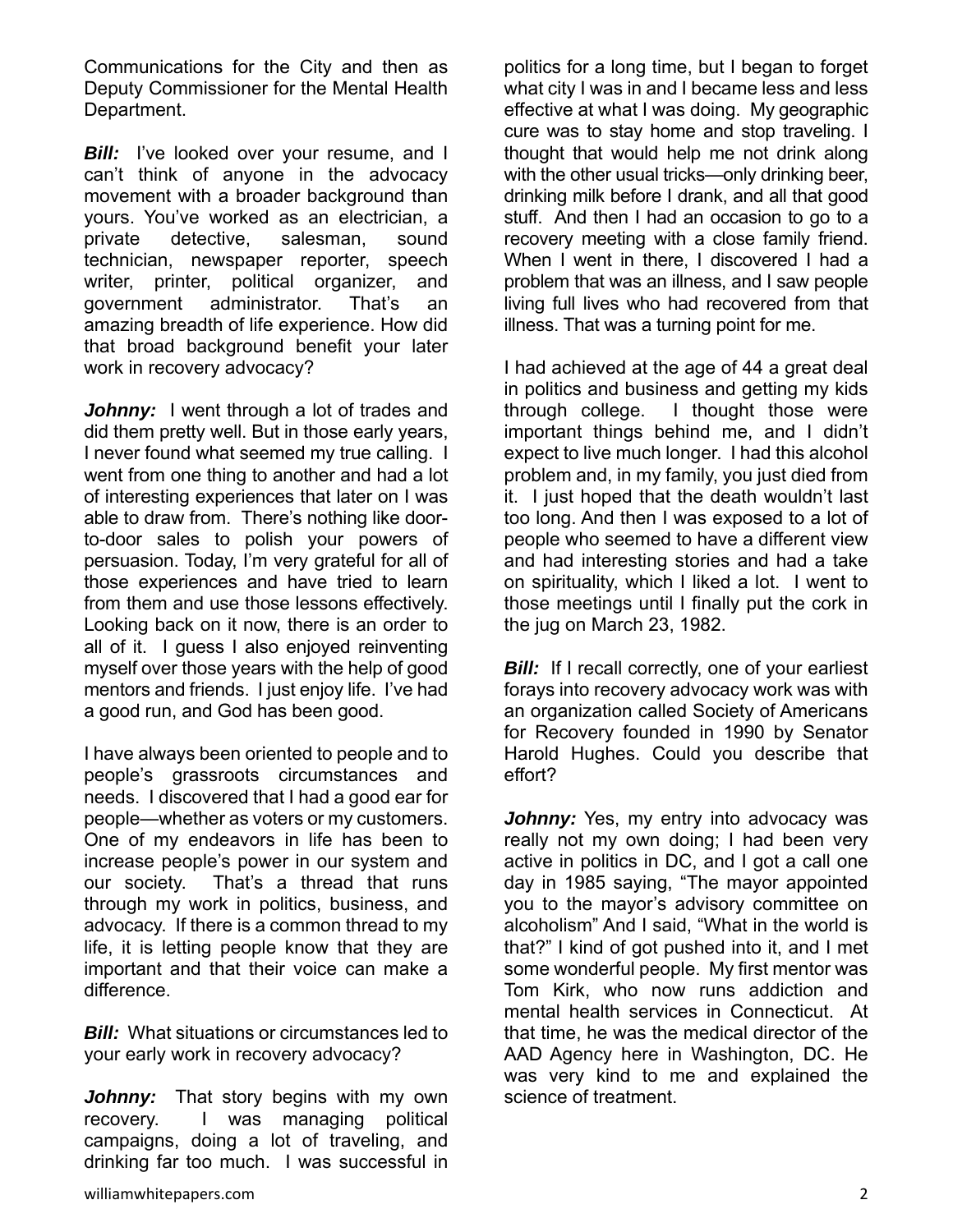Earlier in my political career, I had done some work for Senator Harold Hughes when he was considering a run for the presidency in 1972. By 1990, there were very dark clouds on the scene for our disease—a lot of the gains of the 1970s had eroded through the 1980s, and stigma was again on the rise. Harold Hughes recognized this and recognized that we had forgotten our advocacy role. As he saw support for treatment eroding and more and more addicted people being sent to jail, he formed the Society of Americans for Recovery after he left the US Senate. His vision was a classic model of people at the grassroots getting together and expressing their voices and having an impact on policies that affect all of us. I became associated with SOAR in the early 1990s, but my role was not a significant one in the first couple of years. Then Harold asked me to meet with him in Washington and asked me to take a leadership role in SOAR. It was a valiant effort. He and I traveled the country. staged the conventions in Baltimore, St. Louis, and in Santa Monica. People had a wonderful time, but we did not develop any adequate financial resources to support SOAR. The people who supported us were very, very grassroots and they gave up their nickels and dimes regularly, but dollars were very hard to come by in those days. And so it just didn't become the kind of advocacy organization that was needed.

But what it did do was create a start that could be built upon later. After years of restigmatizing alcohol and other drug problems, SOAR invited a new cadre of people to openly talk about their recovery. Some of these people were quite courageous and many paid a dear price at their job sites and in their communities for stepping up for recovery in those days. I had a good time, wrote some good stuff, and met some wonderful people. Bob Lindsey became a good friend of mine back in those days, and he supported the work I was doing by making phone calls every night to solicit support for the movement. People like Bob were precious to my life, and it's wonderful to be connected to them again years later. In the end, SOAR folded in 1995 simply because we could no longer pay the bills.

*Bill:* As you look back on the rise and fall of SOAR and its potential, what lessons did you learn that helped with your later work?

*Johnny:* The first lesson is to always be true to yourself and hold your candle high. I always say in my own life, things never go my way, but they always go to my benefit. I figured out that you just have to do the best you can every day because it does pay off even if it is in ways you don't expect. The other lesson for our community is that we need to keep remembering the patience that Harold had and stay focused on the big picture. We can't be sitting around fooling ourselves that we're making an impact when we haven't done the things that other people do to be effective. We have yet to fully build and mobilize a national constituency around the issue of addiction recovery. I refuse to believe that unlike any other health cause in America, there's not a constituency that can be mobilized for this. Government funding has been important for the treatment enterprise, but we still need the recovery community to step forward and financially support recovery-focused education, advocacy, and research. A lot of things are happening now to suggest that we are beginning to overcome those barriers to having a strong voice, but we have yet to create a financial foundation for this movement that comes from the recovery community itself. That's the job we still have to do.

*Bill:* I think those are really important messages, Johnny. I know recovery advocates in small grassroots organizations who get drained and demoralized from the challenges of this work, but I think your message that sometimes even failure sows seeds that later re-germinate and bear fruit is a powerful message.

*Johnny:* As demonstrated as I get older (although I still feel like I'm 25), you just have to do the best job you can every day. It pays off in ways you can't imagine.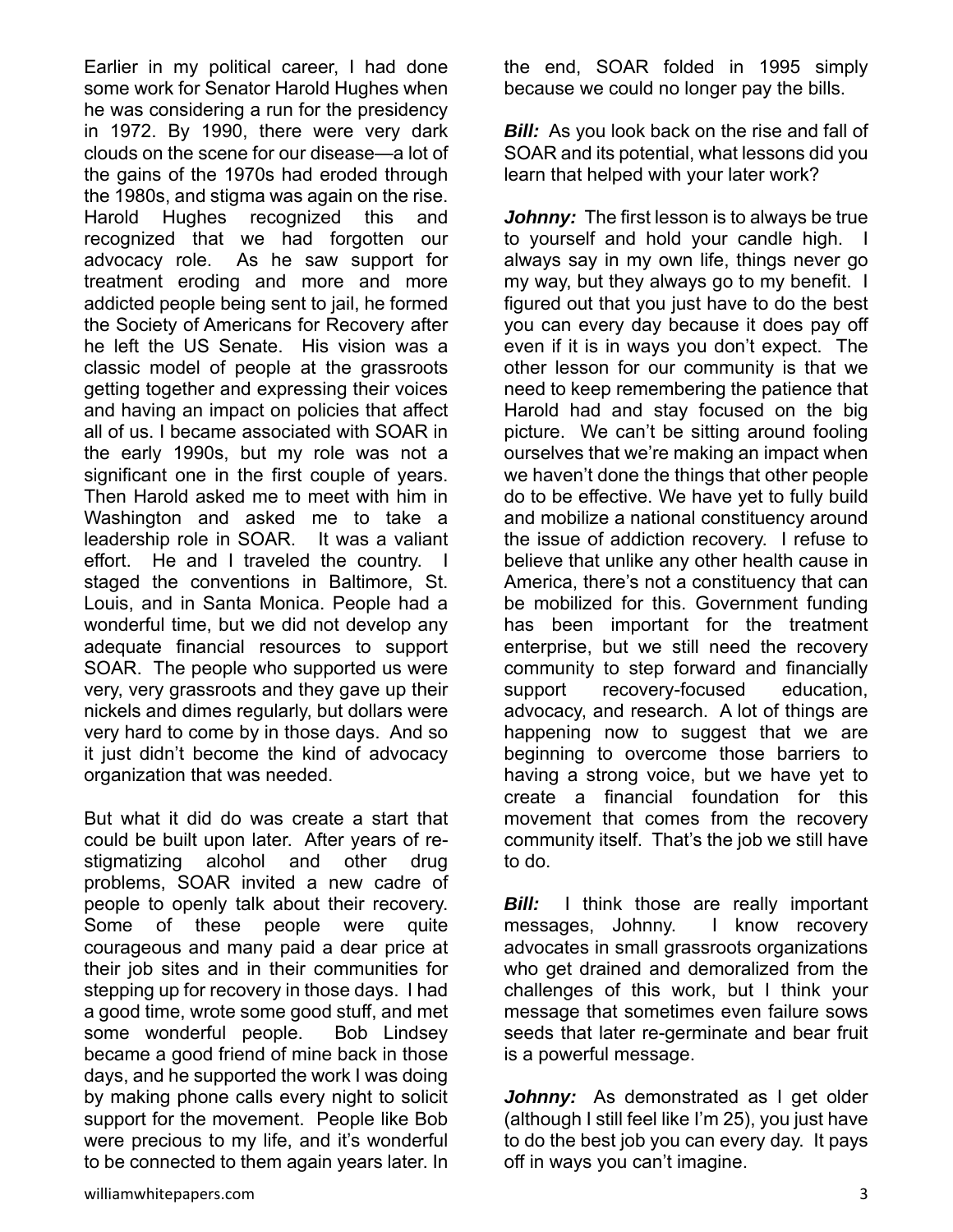*Bill:* After you left SOAR, you went on to serve as Director of Communications and then Deputy Commissioner of Mental Health for the District of Columbia. Was it in that role that you first became involved with the Johnson Institute?

Johnny: No, it was actually earlier. The Johnson Institute provided the only institutional financial support we had for SOAR during my work with Harold Hughes. The Johnson Institute stayed with us to the end, making sure we had the funds to prevent the phones from getting turned off. I'll never forget the support we got from George Bloom and the board in those days. They believed in what Harold was saying and that's how I first met the leaders of the Johnson Institute, through their support of SOAR.

*Bill:* I hadn't made that connection. The Johnson Institute is the connective tissue between SOAR and the later new recovery advocacy movement.

*Johnny:* I really believe that, and what is interesting is that while SOAR was collapsing, the historical focus of the Johnson Institute was also being transformed. The Johnson Institute was known for being the bridge between the recovery community and those people in the recovery community who had something to offer professionally. The Johnson Institute provided them training and certification for intervention and counseling. Because the certification wasn't university-based, such certification was not widely recognized. Harold once estimated that 25,000 counselors in recovery lost their jobs due to the closing of treatment centers in the early 1990s. In that process, the Johnson Institute had to re-evaluate its mission.

The Johnson Institute had a little money in the bank, and George began hosting these really intensive seminars, bringing people together to discuss the barriers to recovery from alcoholism and other addictions. This sparked discussion about the future of

treatment and recovery support efforts. Out of this process, the Johnson Institute focused on two initiatives: the political mobilization of the recovery community and the mobilization of the church to carry a positive message of recovery.

*Bill:* I recall that towards the end of the 90's. the Johnson Institute focused its mission almost exclusively on advocacy, with the establishment of the Alliance Project and the hiring of Jeff Blodgett and the subsequent role of the Johnson Institute in sponsoring the 2001 Recovery Advocacy Summit. That event seemed to be the catalytic spark for the national recovery advocacy movement marked by the founding of Faces & Voices of Recovery.

*Johnny:* It really was. I have been involved with Faces & Voices of Recovery for many years, and my term as board member and treasurer expires this summer. The Johnson Institute remains proud of this role. I was part of the group that the National Forum, sponsored by the Johnson Institute, convened that led to the Alliance Project. I remember the emerging vision for the need to mobilize the recovery community by committee members including Paul Samuels of the Legal Action Center; Sue Thau of CADCA; Sis Wenger of NACoA; Stacia Murphy of NCADD and many others. None of us had any money so the Johnson Institute put up \$300,000 to launch the Alliance Project. That allowed us to hire Jeff Blodgett. William Cope Moyers became the president of the Johnson Institute during this period. William helped raise additional money to support the 2001 St. Paul Summit, where Faces & Voices was launched. The Robert Wood Johnson Foundation and the Center for Substance Abuse Treatment also provided support. I attended the Summit, and when I replaced William as head of the Johnson Institute, I became one of the three members of the Administrative committee who joined with 24 Campaign Advisory Committee members to chart the future of Faces & Voices of Recovery.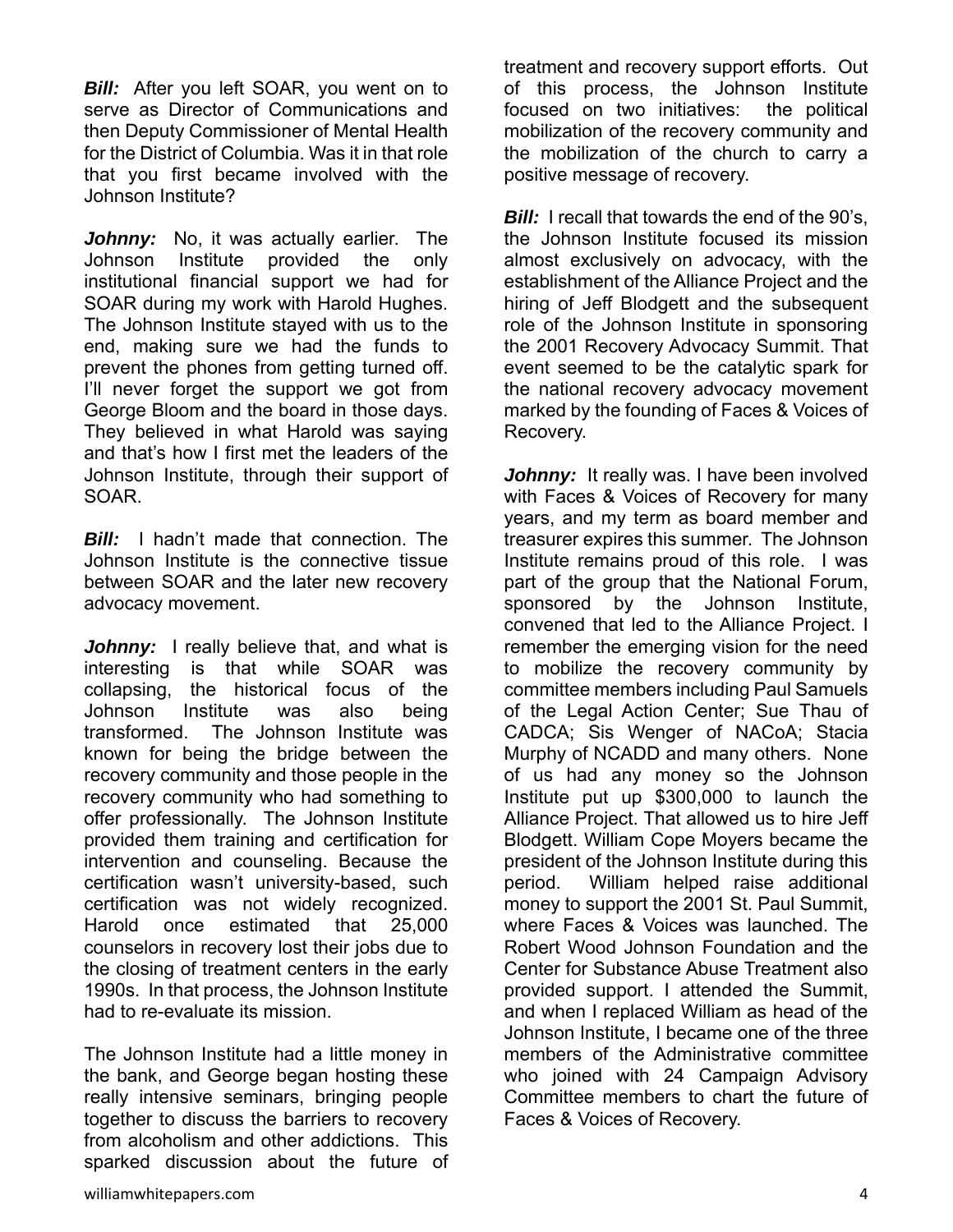**Bill:** When William Cope Moyers resigned as president of the Johnson Institute in 2001, many of us were very excited to hear that you had accepted the offer to succeed him. I'm wondering if you could offer some reflections on some of the major initiatives of the Johnson Institute under your leadership?

*Johnny:* I'll give you a few examples of such initiatives. We recognized the need to mobilize congregations of local churches and to inspire faith-based recovery ministries. When George Bloom was the President of the Johnson Institute in the early 1990s, he traveled all over the country looking for a faith ministry that the Johnson Institute should invest in and use as a national model. One of the people he talked to was Trish Merrill of Faith Partners in Austin, Texas. Initially we thought this was a seedling program that wasn't far enough along to really merit more attention. After he traveled all over the country, he came back and said, "Well, maybe they are small, but they are still the most viable program I can find." And he began to invest in them, and he encouraged others to invest in them. That's how our faith initiative began, which picked up steam after the Johnson Institute merged with the Rush Recovery Institute in 2004. The Faith Partners Ministry in Austin, Texas has flourished as a Johnson Institute program. It is now in 12 states and 17 faith traditions, and is reaching thousands of people.

George also started The National Forum, which has become an important part of the Johnson Institute's program. It started as a bi-annual gathering of leaders in Washington, DC to discuss the state of the field and key policy issues. The Forum became a soap box through which key issues were raised and a mechanism that brought the field's many organizations closer together.

Another initiative under my leadership has been our efforts to mobilize the recovery community. We created the Recovery Ambassadors Leadership Training Program and then the Faith Partners Team Ministry

Program to help achieve this. These programs are creating a national cadre of grassroots leaders who can help us challenge discriminatory laws and practices and advocate for policy changes like parity legislation. These efforts pushed us beyond just the issue of stigma to address particular areas of discrimination. Discrimination is what we're fighting and Americans can be called to support our efforts because discrimination is basically un-American.

I'm very proud of what we have been able to do in these areas.

*Bill:* Johnny, I'm struck by the role your writing has played in pushing the movement forward. I'm thinking, for example of the book Healing Places, which you co-authored with Trish Merrill.

**Johnny:** That was really a work of love on our parts. I'm a preacher's kid and, in spite of a judgmental religious background, have developed a strong spiritual life. And so the Faith Partner's Program just really appealed to me. Trish is such a shining light, and her husband Chuck became a great friend of mine before he passed away a year ago. I think we were able to do something very unique in Healing Places. We were able to describe the history of our ministry of service across many faiths and denominations, and to help further an understanding of addiction as an illness across these belief systems. We also explored the healing potential spiritual concepts and values can play with this illness. We felt we had to move beyond the disease and honor the wellness of recovery. The book is helping start the conversation about addiction and recovery within many local congregations. The ministry of these churches begins with their own attitudes and creating places of worship that welcome individuals and families who have been wounded and are healing from addiction. This effort touches everyone within reach, and it's just a wonderful thing to watch and be part of. That book was a book of joy for me, and I'm just so proud of it.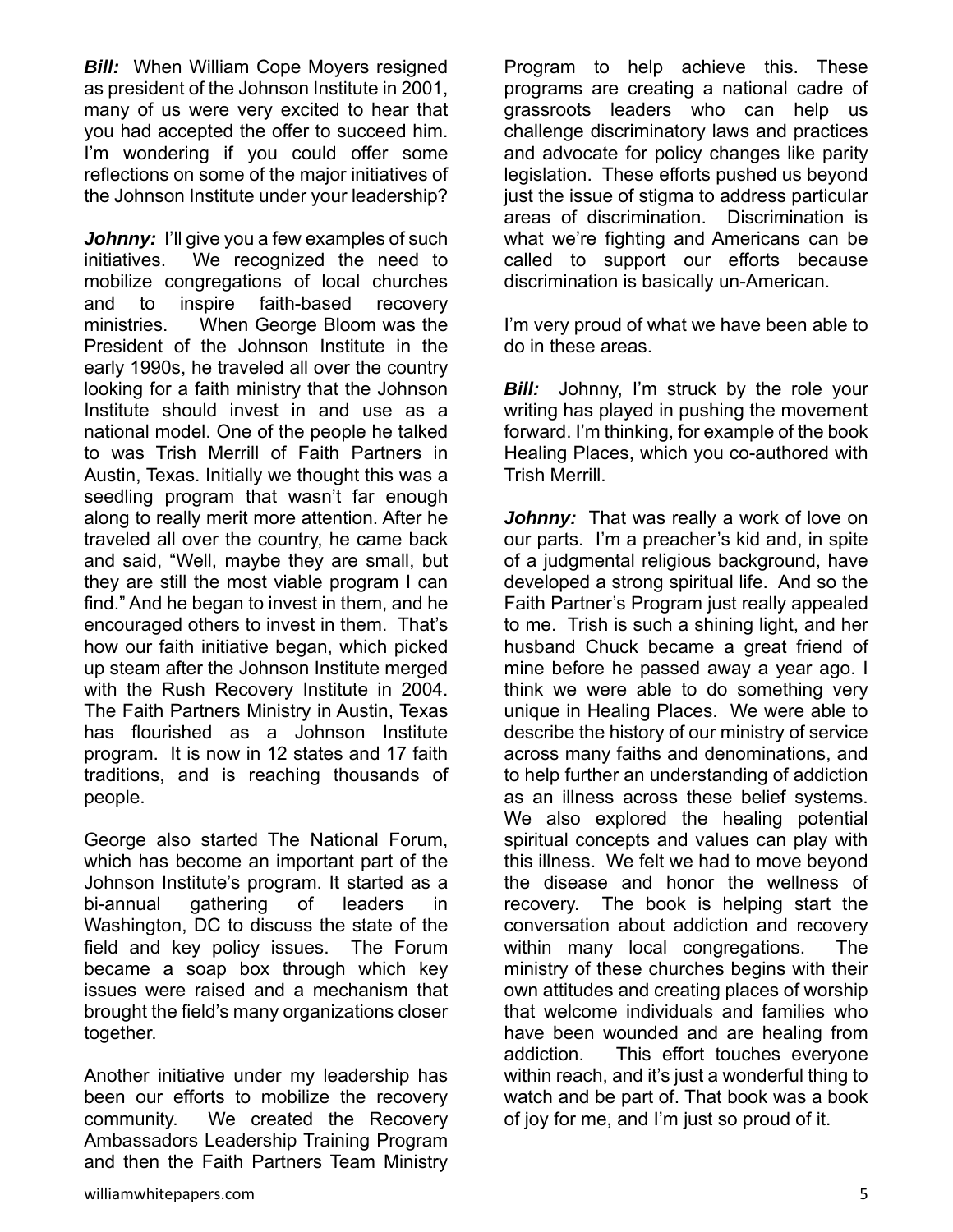**Bill:** Another seminal piece you've written proposed seven policies to conquer addiction in our lifetime. Could you describe how that came about and the response it has generated?

*Johnny:* The Institute of Medicine was mandated by Congress to report on the state of health in America. In its report, it called for significant improvements in the quality of services in health care, but they initially failed to address issues related to addiction or mental illness. When they convened a panel to address these issues, I was privileged to be one of two lead-off witnesses. As I prepared for my testimony, I thought that maybe I could put it in an easy to understand framework from the perspective of recovery rather than from the perspective of illness. After all, I had been complaining for years that all the talk about addiction was focusing on the problem, not the solution. I wanted to view the issue from the platform of recovery. I just started writing, and it came to 7 policies that, if implemented, could make a big difference in our conquering addiction as a society. I talked about how we needed to re-connect the addiction prevention, treatment, and recovery issues to primary health care and re-connect with schools and churches. I've been really appreciative of the reception my 7 policies statement has received.

**Bill:** And for any of our readers who haven't seen this document yet, it can be found at the Johnson Institute website.

*Johnny:* That's correct, at www.johnsoninstitute.org.

**Bill:** Johnny, there are several key national organizations that play important roles in the national recovery advocacy movement: the Johnson Institute, Faces & Voices of Recovery, NCADD, and the Legal Action Center, among others. How have you seen the roles of these organizations and their relationships with each other evolve in recent years?

*Johnny:* I think we've seen a real maturation of these organizations and their mutual relationships. Today, their leaders are more focused and more collaborative. I hope that the Johnson Institute has played some role in this through the National Forum. I think this is evident throughout the field. Some are spectacular stories. I think the way the American Society of Addiction Medicine (ASAM) has come together and moved not only their science forward but their policy advocacy activities as well is quite remarkable. I'm so excited about the way that Bob Lindsey has approached the rebuilding of NCADD. He began by visiting the grassroots local affiliates and really listening to them. And perhaps the most exciting story is Faces & Voices of Recovery and how it has galvanized everybody's attention. Faces & Voices is reaching grassroots communities in ways that have never been achieved in the field before. I think this is a very exciting period. Windows of opportunity don't last forever, and the public has given us such an opportunity at this moment. They are rejecting the mass incarceration policies of the 90s. The science is coming together, and the recovery community is coming together. This is a time for us to work harder and more collaboratively and that is happening.

*Bill:* Johnny, let's move from the national level to the grassroots local community level. You've had an opportunity through the Recovery Ambassadors Program to meet and train recovery advocates from virtually all over the country. Tell me about this new generation of recovery advocates.

Johnny: Well, it's so exciting, Bill. We just did our 59th training program, this one in San Diego last Saturday, with 68 people participating. In our typical workshop, we have three groups. We have people who are in recovery who also work in the prevention or treatment field. Then we have other people who are not in recovery but are very passionate about it. They might be parents or other family members or persons who work in the treatment field who are not in recovery. Then we have our main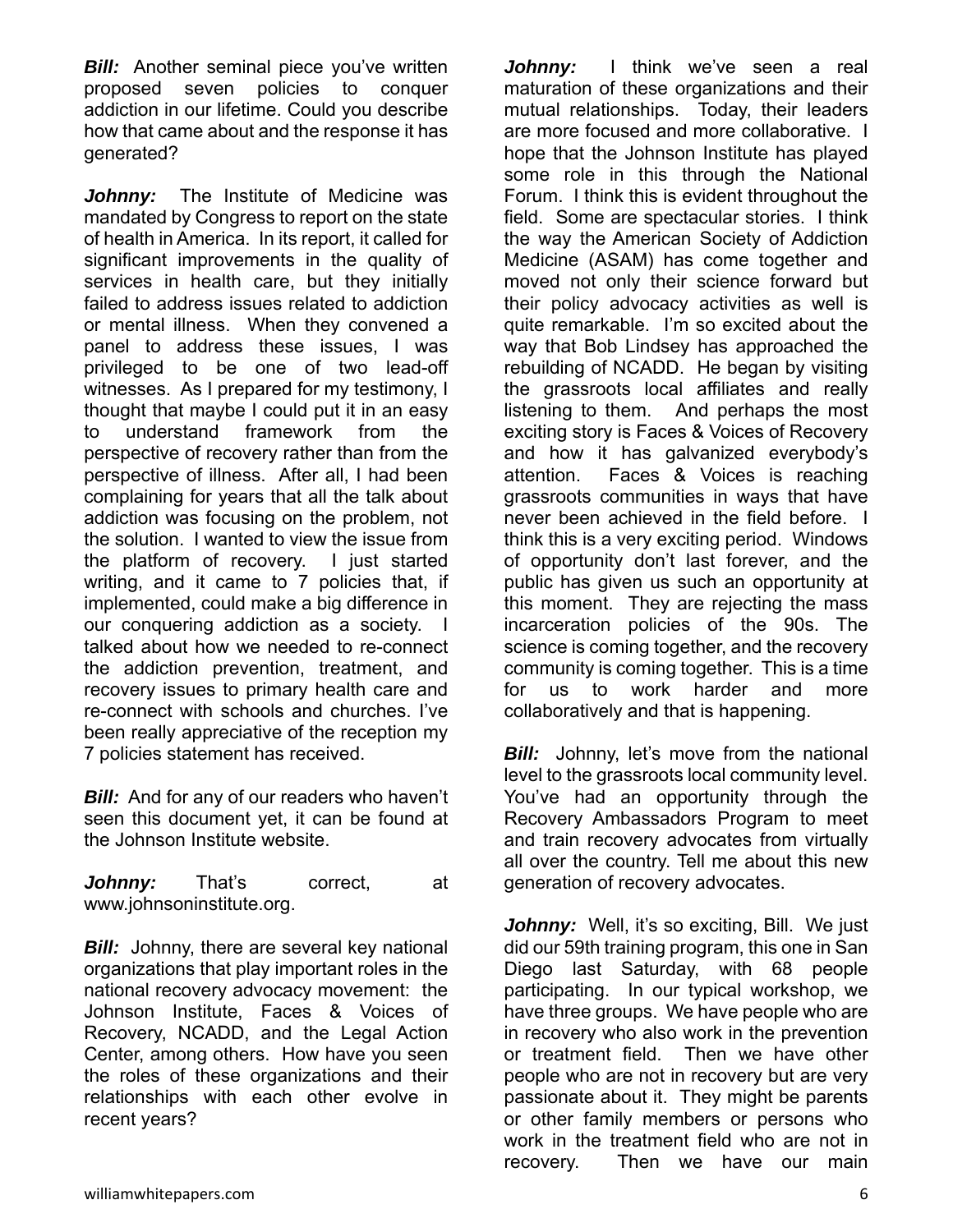constituency—people in recovery from all walks of life. We have our most successful experiences when we have equal representation of these three groups. They leave and just do wonderful things.

We are fortunate today to have a generation of people in recovery with many productive years ahead of them, and they bring many skills and knowledge of how the system works and the importance of being at the table. This is quite a capable generation of people in recovery. And the training process is wonderful to watch. In the morning, they are nervous or hesitant about whether they have the tools to do this advocacy work. By 10:30 or 11:00, they're saying, "Well, you know what that guy did, I can do that." By 2:00, they've got some skills under their belt, and they're competing with each other in these role-play exercises. At the end of the day, they don't know why they can't run for mayor. It's very invigorating to me to watch people realize that they have the skills to do this and they have a place to put their passion to work.

Another thing that happens when these new advocates are brought together is that some bridges in the community get built right there. Some of the people who work in the jail systems have never met the people there who work in the churches or for the government. There are a lot of cross relationships built through the training and appreciation for each other's roles. They leave these recovery workshops more capable and more motivated. I'm very proud of this new generation of advocates and the work they are doing.

**Bill:** Historically, a recovery advocate was thought to be someone in 12 Step recovery. A significant shift has been a broadening of representation of people from different pathways of recovery. Has that been true in the Recovery Ambassadors Program?

Johnny: Absolutely. And this doesn't just happen accidentally. When we do our training, we work with a local sponsor. In working with these local sponsors, we

representation in the workshops. They're encouraged to reach into diverse communities of recovery. There was some initial fear associated with this, but there isn't anymore. Our attitudes toward these different styles of recovery are much more respectful and tolerant today. As you may know, I'm a long-time trustee of Stepping Stones, and I think Bill Wilson would be overjoyed today to see what we're doing and to see people engaged from so many different pathways of recovery.

emphasize the need for broad

**Bill:** One of the singular events that you've pioneered through the Johnson Institute is the American Honors Recovery luncheon. What do you think is the significance of this particular program and events like it around the country?

*Johnny:* You know sometimes you just do things without knowing what their true impact will be. I thought that the American Honors Recovery was a good thing to do. I thought we could shine a spotlight on recovery at the national level and raise funds for the Johnson Institute at the same time. And I thought we could honor people who have used their recovery to advance the recovery of others. I was not prepared for the outpouring this event triggered all over the country. Far more people are nominated than could ever be acknowledged, and people come and are captivated by the experience. It's such a joyous few hours, and it often dramatically changes people's view of people in recovery and what we do with our lives. It puts the recovery reality out there in a new way. Every year, the program gets bigger and more of America sees it. I don't know of another event that pulls so much of our community together at one time. I wish I could tell you that I expected this kind of success, but I surely didn't.

*Bill:* The public tends to think of recovery in terms of people eliminating problems from their lives. One of the things I like about the American Honors Recovery program is how it conveys that a significant number of people in recovery go beyond eliminating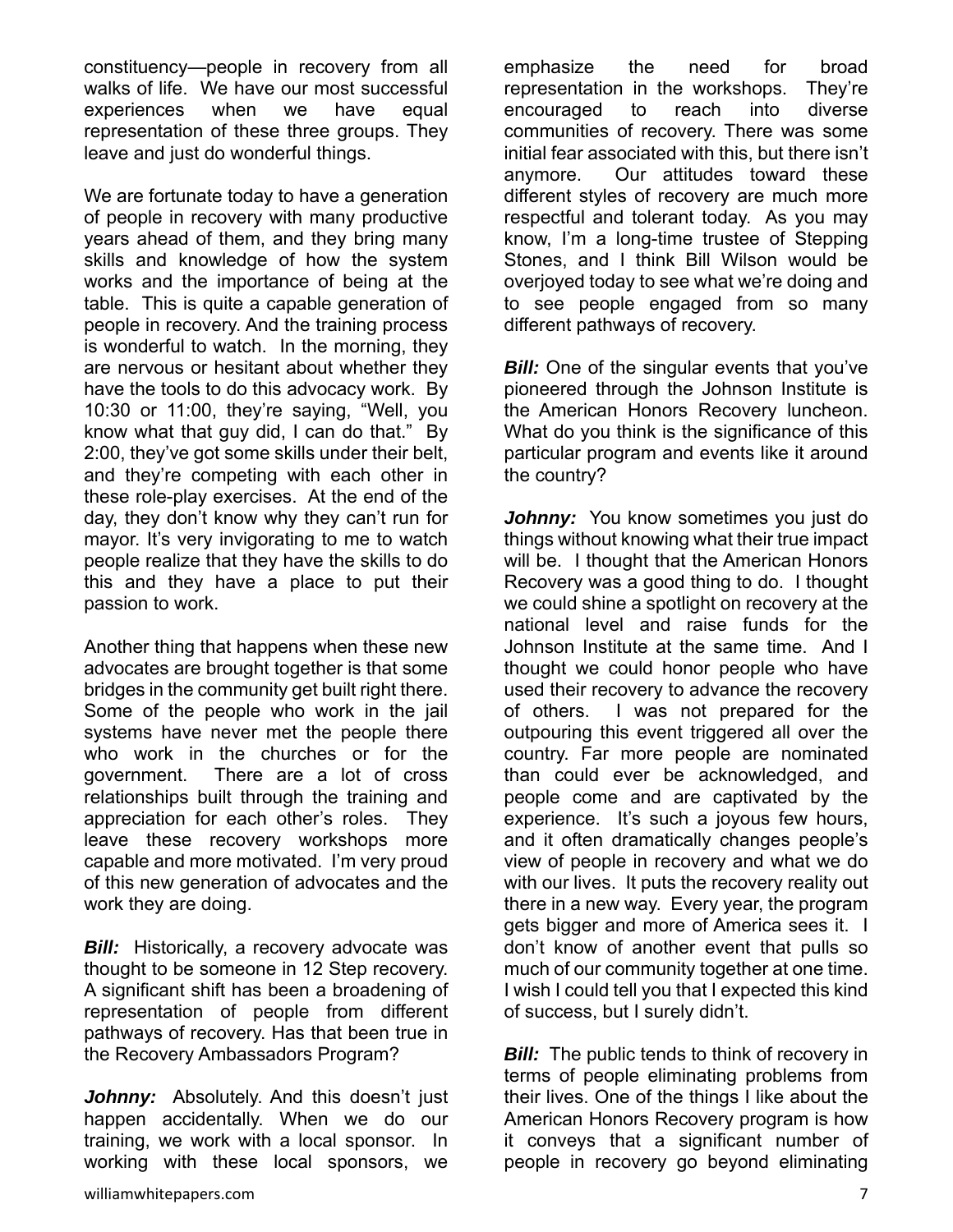such problems to live extraordinary lives of public service.

Johnny: I think that's right. There's so much about recovery that is not understood by the public. To be able to host an event that so illustrates the principles of recovery and opens a window into the lives of recovering people is just a real pleasure.

**Bill:** I want to take you to another area to offer some guidance to our local advocates. You've had the opportunity to deliver official testimony to various Congressional and policy panels. Do you have any advice you would offer for recovery advocates who may be called on to prepare and deliver such testimony even at a local or state level?

*Johnny:* Yes, I do and it's a high honor to do that. One thing we tell people is to learn the skills of political advocacy. For many years, people would go to a public forum and tell their stories like we tell each other in therapy or in recovery support meetings, and that's not really appropriate. You need to strategically use your personal story to illustrate what you're testifying for. The job of witnessing to policy audiences is really about several key things. It is conveying your status of recovery simply and clearly, advocating a position through a simple message, and linking your recovery experience to that position. You need to stick with a focused proposal and be very prudent about what you share. Advocacy is also about good relationships. Make yourself a continuing resource to those before whom you testify. Let them know that you're part of a larger movement and that you and others are available to them as needed. Finally, express your appreciation to them for the opportunity to be heard and for them listening to your message.

*Bill:* Those are excellent suggestions. Johnny, you recently announced your retirement. Do we have up and coming advocates who are going to be able to fill your shoes in the coming years? What are your thoughts on the issue of leadership

development within the recovery advocacy movement?

*Johnny:* We have astounding potential for future leadership. An important role of our current leaders is to identify and develop those around them. The message we need to convey is, not "I am the solution," but "We are the solution." This is a movement expressing the will of a community of recovering people, not one relying on a few charismatic leaders. I think it's important that we continually build this movement from within. We have to be committed, competent, and comfortable being an advocate and pass those traits onto others working alongside us. There are no clear cut rules on all of this. I can't tell you how you to do your advocacy; what I can tell you is to prepare yourself, get comfortable with the fact that you have a very powerful story, and open yourself to opportunities. We all have different assets we bring to this movement; the challenge is to find how best to use them.

*Bill:* As you leave the Johnson Institute, you've identified a new person to head up the Johnson Institute, bringing in a new generation of leadership.

**Johnny:** We've had a Board process over the past eight months to select a new leader and I am very pleased with the selection of Dr. James White, a veteran advocate and activist in the recovery field from Milwaukee, Wisconsin. James recently completed his third term as a Milwaukee County Supervisor. He is an ordained minister, a community organizer who helped establish several addiction treatment agencies, and was a co-founder of our Faith Partners team ministry program several years ago.

*Bill:* As the Johnson Institute looks to the future under Rev. White's leadership, you will continue to be involved in its work and I understand that JI will be moving to the George Washington University. Can you tell us more about what's going to happen and what led to this decision to be part of a university?